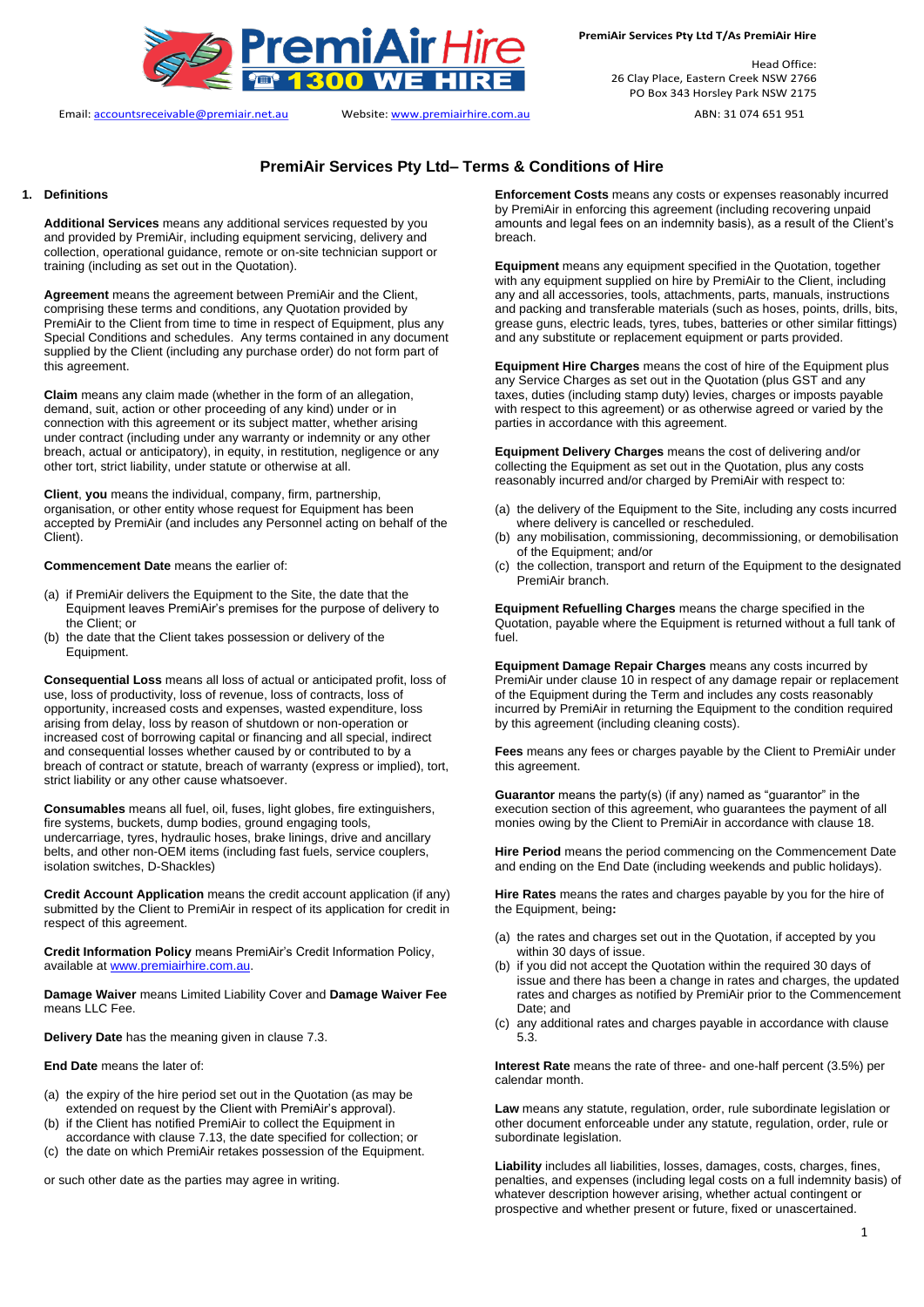**Limited Liability Cover** has the meaning given in clause [11.](#page-3-1)

**LLC Excess** has the meaning given in claus[e 11.3.](#page-3-2)

**LLC Fee** means an amount equal to 12.5% of the total Equipment Hire Charge for the Equipment.

**Minimum Hire Period** means one day, or as otherwise notified under claus[e 4.2.](#page-1-1)

**Payment Processing Fee** means any costs reasonably incurred by PremiAir in processing the Client's payment of the Fees (such as credit card payment administration surcharge).

**Personal Information** has the meaning given in the *Privacy Act 1988* (Cth).

**Personnel** means, to the extent applicable, any officers, employees, contractors, agents, executors, administrators, or representatives of the Client.

**PremiAir, us, we, our** means PremiAir Services Pty Ltd (ACN 074 651 951), its successors and assigns or any person acting on behalf of and with the authority of PremiAir Services Pty Ltd.

**Privacy Policy** means PremiAir's Privacy Policy, available at [www.premiairhire.com.au.](http://www.premiairhire.com.au/) 

**PPSA** means the *Personal Property Securities Act 2009* (Cth).

**PPSR** means the Personal Property Securities Register, as established under the PPSA.

**Quotation** means the document provided by PremiAir to the Client (include any formal hire proposal or quick quote, whether signed or not) which includes details of the Equipment you wish to hire, the Hire Charges, and any Special Conditions.

**Replacement Cost** means, in respect of Equipment, the cost to replace the Equipment as new.

**Service Charges** means the cost of any Additional Services provided by PremiAir, and including any additional charges reasonably incurred and charged by PremiAir.

**Site** means the location(s) where the Equipment will be located, used and/or stored during the Term, as set out in the Quotation or as may be approved by PremiAir in writing.

**Special Conditions** means any special conditions applicable to your Equipment hire, including as specified in this agreement or agreed between you and us.

**Term** means the period commencing on the earlier of date of this agreement or the acceptance of these terms in accordance with clause [2.2,](#page-1-2) and continuing until terminated in accordance with its terms.

**Vehicles** means a car, truck, utility, or trailer.

#### **2. Agreement to hire**

- **2.1** You have requested and we have agreed to hire the Equipment to you for the Hire Period on the terms set out in this agreement. You agree to pay the Fees to us in accordance with this agreement.
- <span id="page-1-2"></span>**2.2** Any instructions received by us from you for the hire of Equipment, or your acceptance of possession or delivery of the Equipment, shall constitute acceptance of these terms.
- **2.3** This agreement continues for the Term.

#### **3. Our commitment to you**

- **3.1** Subject to this Agreement, we must:
	- (a) allow you to take and utilise the Equipment for the Hire Period. (b) ensure that the Equipment is in good working order as at the Commencement Date.
	- (c) provide and perform any schedule maintenance on the Equipment (d) where set out in the Quotation or otherwise agreed in writing, provide
	- the Additional Services with respect to the Equipment; and (e) where the Equipment is eligible for delivery and/or collection, deliver
	- and/or collect the Equipment in accordance with clause [7.](#page-2-2)

### **4. Hire Period**

- **4.1** The Hire Period commences on the Commencement Date and continues until the End Date.
- <span id="page-1-1"></span>**4.2** The Minimum Hire Period applies in respect of all items of Equipment, unless otherwise notified by us. We will notify you of any applicable Minimum Hire Period at the time of hire. If the Hire Period is shorter than the Minimum Hire Period, or the Equipment is returned to us prior to the expiry of the Minimum Hire Period, you are still required to pay all Equipment Hire Charges in respect of the Minimum Hire Period.

## <span id="page-1-4"></span>**5. Fees and Charges**

- **Equipment Hire Charges 5.1** You must pay us the Equipment Hire Charges for the Hire Period in accordance with this agreement.
- **5.2** The Equipment Hire Charges are calculated based on our Hire Rates, which are set out in the Quotation.
- <span id="page-1-0"></span>**5.3** If you hire additional Equipment or extend the Hire Period beyond the expiry of the Hire Period set out in the Quotation, then additional Equipment Hire Charges may apply (including changes to Hire Rates). We will notify you of any additional Equipment Hire Charges at the time of hire or extension.
- **5.4** You acknowledge that Equipment Hire Charges are based on the agreed usage limits set out in the Quotation. Any use of the Equipment in excess of those limits (as may be measured and recorded in the Equipment's timing device) will incur additional charges at Hire Rates set out in the Quotation.
- **5.5** The Equipment Hire Charges are payable notwithstanding any period of the Hire Period during which the Equipment is not in use or is unavailable or subject to repairs or replacement as a result of your use, unless otherwise agreed in writing by us.

## **Other Charges**

**5.6** In addition to the Equipment Hire Charges, you agree to pay the following additional charges to us:

- (a) the Equipment Delivery Charges, if applicable. If instructed in the Quotation, then these fees may be payable up front.
- (b) the LLC Fee, if applicable.
- (c) the Equipment Refuelling Charge, if applicable.
- (d) any Enforcement Costs, if applicable.
- (e) any Services Charges, if applicable.
- (f) any Payment Processing Fees, if applicable.
- (g) any Equipment Damage Repair Charges, if applicable; and
- (h) an amount equal to any tolls, fines, penalties or other statutory or Government charges paid by us arising out of your use of a Vehicle during the Hire Period.

#### **5.7 Set-off**

We are entitled to set off against any amount we owe you any amount owed to us by you or any amount owed to us by any of your related bodies corporate. You may not set off against or deduct from the Fees any amount owed or claimed to be owed to you by us.

## <span id="page-1-3"></span>**6. Payment Terms**

- **6.1** The Equipment Hire Charges are payable:
	- (a) for Clients that do not hold an active trading account with us, on or before the Commencement Date; or
	- (b) for approved Clients that hold an active trading account with us, within 30 days of the date of invoice.
	- or as otherwise agreed by us in writing.
- **6.2** All other Fees payable under this agreement are payable within 30 days of receipt of a valid invoice.
- **6.3** Payment of Fees may be made by cash, cheque, bank cheque, credit card or by direct debit or by any other method as agreed approved by us in writing.
- **6.4** If you fail to pay the Fees by the due date, we may:
	- (a) charge interest on the outstanding amount payable at the Interest Rate, calculated daily. Interest is payable on demand and may be capitalised at such times as we determine in our sole discretion.
	- (b) Place your account on hold restricting further hires.
	- (c) if overdue after 30 days then an amount of the greater of \$20 or 10% of the amount overdue (up to a maximum of \$200) shall be levied for administration fees which sum shall become immediately due and payable; and/or
	- (d) on written notice to you, suspend access to and/or remotely disable the Equipment until payment has been made. You must, upon receipt of notice, ensure that the Equipment is safely positioned prior to being disabled.
- **6.5** We may, at our sole discretion, require payment of:
	- (a) a deposit, which will be retained by us for the Hire Period and applied to any outstanding Fees at the expiry of the Hire Period; or
	- (b) a bond, which will be retained by us for the Hire Period and refunded upon return of the Equipment in a condition reasonably acceptable to us.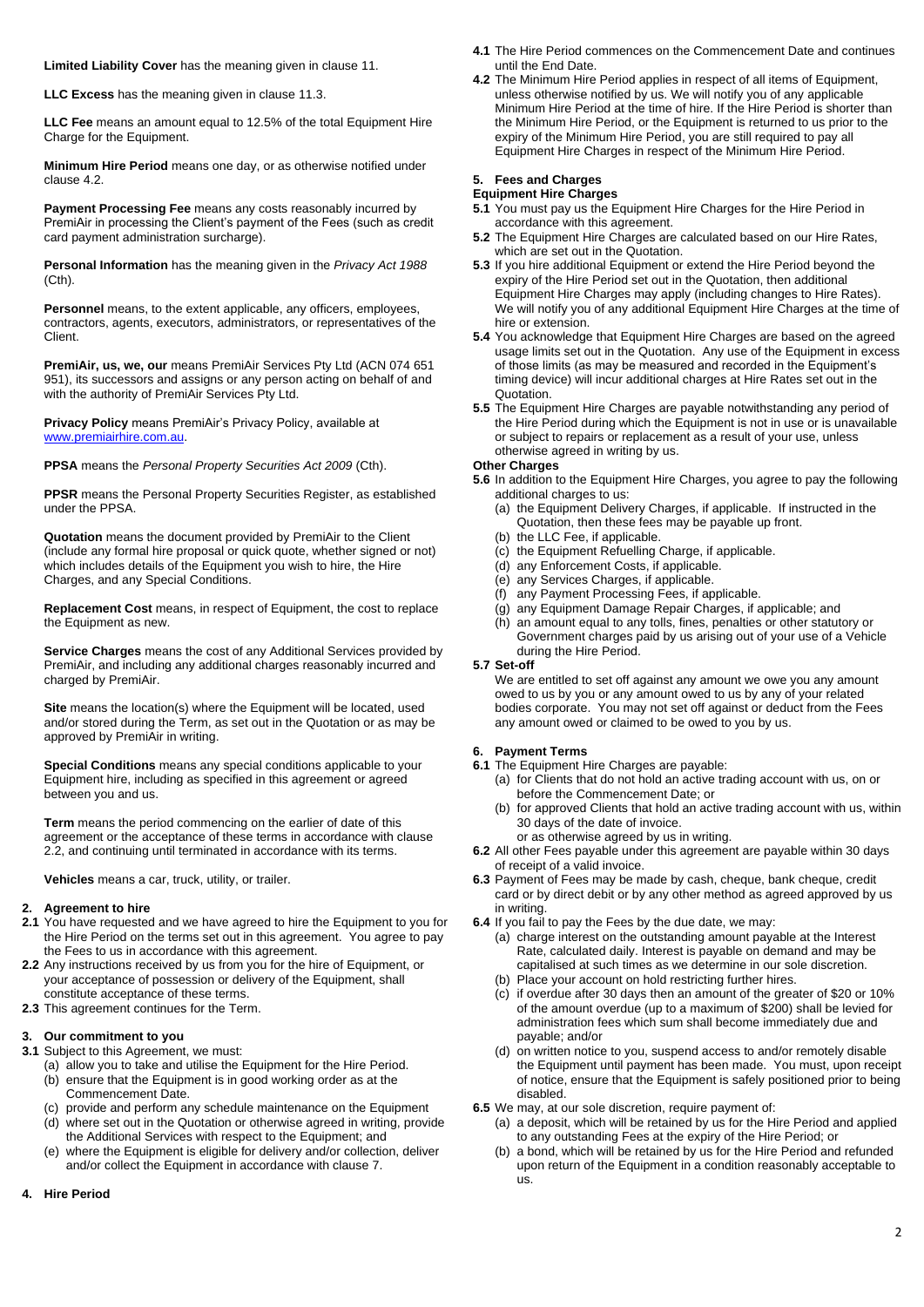**6.6** Time is of the essence with respect to payment of any Fees under this agreement and of the performance by each party of its obligations under this claus[e 6.](#page-1-3)

## <span id="page-2-2"></span>**7. Delivery and return**

- <span id="page-2-3"></span>**7.1** If the Quotation specifies (or as otherwise agreed by us in writing) that the Equipment will be delivered and/or collected by us, we will deliver to and/or collect the Equipment from the Site in accordance with this clause
- [7.](#page-2-2) **7.2** Subject to claus[e 7.1,](#page-2-3) we will:
	- (a) deliver the Equipment to the Site as soon as reasonably practicable following receipt of your Site details; and/or
	- (b) collect the Equipment from the Site as soon as reasonably practicable following receipt of notice in accordance with claus[e 7.13;](#page-2-1) or as otherwise agreed with you.

**Delivery**

- <span id="page-2-0"></span>**7.3** Delivery will be deemed to have occurred on the earlier of (**Delivery Date**):
	- (a) if you collect the Equipment, the date that you take possession of the Equipment at our premises; or
	- (b) if we deliver (or arrange for a third-party carrier to deliver) the Equipment, the date that you take possession of the Equipment at the Site: or
	- (c) if you arrange for a third-party carrier to collect or accept the Equipment from us on as your agent on your behalf, on the date that the carrier takes possession of the Equipment.
- **7.4** You must take all necessary steps to take delivery of the Equipment on the Delivery Date as reasonably notified to you by us.
- **7.5** We may deliver the Equipment in separate instalments (in which case the Delivery Date is determined by reference to the date of the first instalment). Each separate instalment shall be invoiced and paid for in accordance with the provisions in these terms and conditions.
- **7.6** We may cancel delivery of Equipment at any time before the Delivery Date by giving written notice to you, in which case we will repay to you any amount paid in respect of the Hire Rates for that Equipment.
- **7.7** You may cancel delivery of the Equipment at any time before the Delivery Date by giving written notice to us, in which case you will be liable for any Liability we incur as a result of the cancellation. **Inspection and access**
- <span id="page-2-4"></span>**7.8** You must inspect the Equipment on the Delivery Date, if you identify any defect, damage, or failure to comply with the description given in the Quotation:
	- (a) notify us in writing within 24 hours of the Delivery Date; and
	- (b) if requested by us, promptly provide us with access to inspect the Equipment.
- **7.9** Subject to claus[e 7.8,](#page-2-4) you agree that on taking delivery of the Equipment, you have satisfied yourself as to the suitability and condition of the Equipment. Subject to claus[e 14.2,](#page-4-1) we make no representations and give no guarantee or warranty that the Equipment is fit for your intended purpose.<br>T.10 You
	- You must provide us with reasonable access to the Site on request for the purpose of:
		- (a) inspecting the state of repair of the Equipment.
	- (b) to perform any required maintenance or repairs; and
	- (c) otherwise exercising its rights under this agreement.
- <span id="page-2-5"></span>**7.11** Access to the Site will be at your cost and take place during normal business hours and reasonable notice will be given to you by us (except in an emergency or circumstances where we reasonably believe that there is a risk of damage to the Equipment or injury or damage to persons or property, in which case no notice is required).

# **Collection and return**<br>**7.12** Unless otherwise

- **7.12** Unless otherwise agreed or specified in the Quotation, you must and are responsible for returning the Equipment to us (at the premises you collected or hired it from) before 5.00pm on the End Date. Equipment must be returned to us with a full tank of fuel or the Equipment Refuelling Charge will be payable.<br>**7.13** If we have agreed
- <span id="page-2-1"></span>If we have agreed to collect the Equipment from you, you must:
	- (a) give us reasonable notice of the time (no later than 12.00pm) and location that the Equipment will be available for collection and ensure the Equipment is available and accessible at that time; and
	- (b) ensure the Equipment is kept safe and secure until the time of collection.

# **Failure to return**

- <span id="page-2-7"></span>**7.14** If you fail to return (or make available for inspection or collection) the Equipment to us as agreed in accordance with this agreement, then you must:
	- (a) pay any additional Equipment Hire Charges accruing in respect of the additional period after the expiry of the Hire Period during which the Equipment is unavailable to us.
	- (b) continue to observe and perform your other obligations under this agreement; and

(c) we may exercise our access rights under claus[e 7.10](#page-2-5) to take possession of the Equipment at your cost and risk.

## **8. Title and Risk**

- **8.1** Title to the Equipment always remains with us. The Equipment is always our property and you only have a right to use it.
- **8.2** Risk in the Equipment passes to you immediately upon delivery and remains with you until the Equipment has been collected or returned to us in accordance with this agreement.

## <span id="page-2-6"></span>**9. Your obligations**

- **9.1** You must, with respect to the Equipment:
	- (a) operate the Equipment safely, in accordance with all applicable Laws and our reasonable directions, only for its intended use and in accordance with any manufacturer's instruction (whether supplied to you by us or posted on the Equipment). We make no representations and give no guarantee or warranty that the equipment is suitable for your intended purpose.
	- (b) satisfy yourself at the Commencement Date that the Equipment is suitable for your purposes.
	- (c) ensure that the Site and any locations where the Equipment is operated comply with any applicable health, safety, and environment Laws (including by obtaining any and all licences or accreditations required to operate the Equipment). This also includes wearing suitable clothing and personal protective equipment when operating the equipment as required or recommended by us or the manufacturer.
	- (d) take out and maintain throughout the Hire Period any insurance required by applicable Law or as reasonably required by us.
	- (e) ensure that all persons operating or erecting the Equipment are suitably trained, licensed (including, where necessary, hold a current certificate of competency) and experienced and properly instructed in its safe and proper use, and provide evidence of the same to us upon request;
	- (f) keep the Equipment in your own possession and control and ensure the Equipment is stored securely at the Site when not in use.
	- (g) only permit the Equipment to be used for the purpose for which it was designed, in suitable terrain and in a manner, which has regard to the capacity, capabilities and limitations of the Equipment.
	- (h) keep it clean, to allow for safe and efficient operation.
	- (i) maintain the Equipment in good working condition, including performing daily checks on the condition of the batteries, oil and water levels and belts and tyres.
	- (j) only use fuel and Consumables on the Equipment that has been approved by us or recommended by the manufacturer.
	- (k) Use best endeavours to ensure that the equipment is not contaminated with any hazardous substances (including asbestos). You must advise us of any risks or hazardous substance contamination to the equipment as soon as they become apparent.
	- if you transport the Equipment (including on a trailer), comply with all applicable Laws relating to transport or towing; and
	- (m) return of the Equipment to us on expiry of the Hire Period (as set out in the Quotation or agreed with us) in the same clean condition and good working order as it was when you received it, excluding fair wear and tear.
- **9.2** You must not, with respect to the Equipment:
	- (a) give or encumber, or permit any person to take an interest in, or any form of security over, the Equipment and must do all things reasonably necessary to protect and make known our interest in the Equipment.
	- (b) alter or make any additions to the Equipment including but without limitation altering, make any additions to, defacing or erasing any identifying mark, logo, branding, signage, plate or number on or in the Equipment or in any other manner interfere with the Equipment;
	- (c) disable, interfere, or tamper with any electronic monitoring systems attached to the Equipment.
	- (d) alter, modify, tamper with, or damage the Equipment without our prior written consent.
	- (e) part with possession or control of the Equipment without our prior written consent or permit the Equipment or any part thereof to be used by any other party for any other work.
	- (f) remove or permit to be removed the Equipment from the Site, without our prior written consent.
	- (g) exceed the recommended or permitted load limits, speed, or capacity of any Equipment.
	- (h) permit any person to operate the Equipment while under the influence of drugs or alcohol, or to smoke in any Vehicle.
	- (i) Permit any person to carry illegal, prohibited, or dangerous substances in or on the equipment.
	- (j) not fix any of the Equipment in such a manner as to make it a fixture forming part of any freehold land; or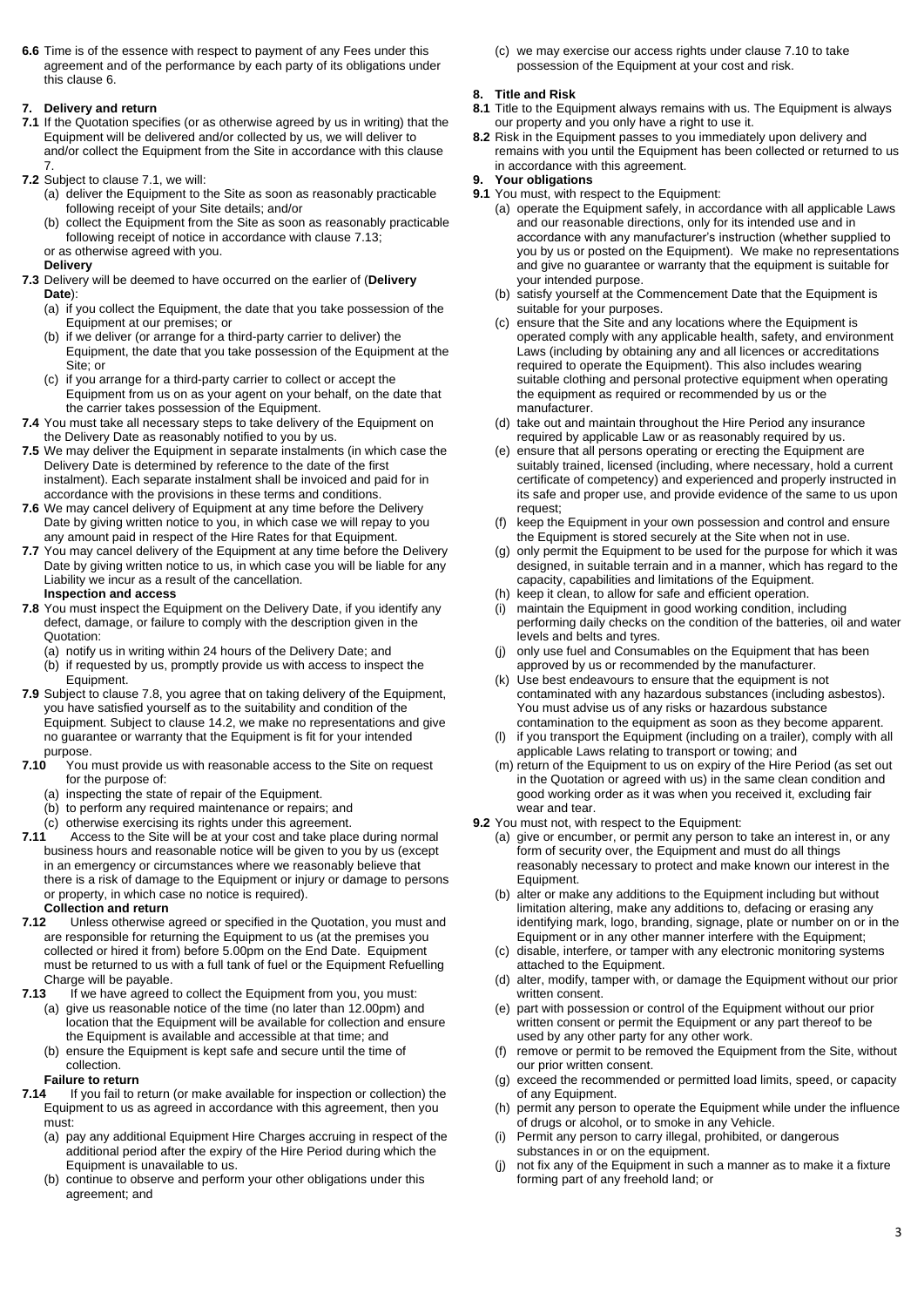- (k) continue to use of Equipment after any malfunction becomes evident or would have become evident if you had complied with your obligations under this agreement.
- (l) Remove fuel or oil tank caps, shackles, bund plugs or seals from the equipment and ensure that they are in place when you return the equipment.
- (m) Use the equipment offshore, in a mine, in an area where friable asbestos is present, or move the equipment over water without our prior written consent, which may be reasonably withheld.
- **9.3** You acknowledge and agree that you are responsible for ensuring and must procure that any sub-hiree complies with the terms of this agreement in their use of the Equipment.

#### <span id="page-3-0"></span>**10. Damage and repairs**

- **10.1** You must not repair, or attempt to repair, the Equipment and all repairs must be completed by us, or as otherwise permitted by us in writing. You are not authorised to pledge our credit for repairs to the
- Equipment except with our prior written consent.<br>**10.2** In the event of any accident, damage, loss, **10.2** In the event of any accident, damage, loss, theft, or mechanical breakdown affecting the Equipment, you must immediately:
	- (a) notify us immediately and provide full details (including as reasonably requested by us) of the event, including any repairs which are required to maintain the safe and good working order and operation of the Equipment.
	- (b) if the event is or is reasonably suspected to involve a theft, promptly notify the police, and provide the police report number to us.
	- (c) Will be subject to continuing Hire Charges until the repair or replacement of the Equipment.
	- (d) if the Equipment becomes unsafe or may be damaged by continued use, cease use of the Equipment; and
	- (e) take reasonable steps to ensure no further damage to the Equipment and prevent the Equipment from causing any injury, loss or damage to persons or property.
- **10.3** Upon receipt of notice and subject to clause [11,](#page-3-1) we will use reasonable endeavours to promptly repair or replace (at our discretion) the Equipment at your expense.
- **10.4** Immediately on request by us and subject to clause 11, you must pay us:
	- (a) the new list price of any Equipment that is for whatever reason destroyed, written off or not returned to us (other than as a result of our negligence);
	- (b) all costs of repairing any damage caused by the ordinary use of the Equipment up to an amount equal to 10% of the new list price of the Equipment.
	- (c) the cost of repairing any damage to the Equipment as a result of your (or your Personnel) negligence.
	- (d) the cost of repairing any damage to the Equipment caused by vandalism, or (in our reasonable opinion) in any way whatsoever other than by the ordinary use of the Equipment by the Client; and
	- (e) the cost of fuels and Consumables provided by us and used by you.

## <span id="page-3-1"></span>**11. Limited Liability Cover (Damage Waiver)**

*The LLC is not insurance – it is an agreement by us to waive or limit your liability for any loss, theft, or damage to the Equipment in certain circumstances during the Term, in exchange for payment of a fee.*

- **11.1** Subject to claus[e 11.6,](#page-3-3) this clause applies to all Clients other than those who hold the insurances referred to in clause **[12](#page-3-4)**. If you do not hold insurance in accordance with clause [12,](#page-3-4) you must pay the LLC Fee in accordance with this claus[e 11.](#page-3-1)
- <span id="page-3-8"></span>**11.2** Subject to claus[e 11.5](#page-3-5) if you:
	- (a) pay the LLC Fee prior to any loss, theft or damage to the Equipment occurring.
	- (b) immediately report any incident to police and notify us in accordance with claus[e 10,](#page-3-0) including a copy of any police report, and provide all assistance reasonably requested by us in relation to the incident; and
	- (c) in the event of any loss, theft, or damage, pay the LLC Excess. we will waive our rights to Claim against you for loss, theft or damage to the Equipment.
- <span id="page-3-6"></span><span id="page-3-2"></span>**11.3** The **LLC Excess** for each item of Equipment is the amount calculated as follows:
	- (a) (Replace) where Equipment is lost, stolen or in our reasonable opinion damaged beyond repair:
		- (i) subject to [11.3\(a\)\(ii\),](#page-3-6) the LLC Excess for each affected item of Equipment will be the amount equal to the greater of: (A) \$500; or
			- (B) 15% of the Replacement Cost.
		- (ii) where Replacement Cost is less than \$500, the LLC Excess will be an amount equal to the Replacement Cost.
	- (b) (Repair) where Equipment is damaged and, in our reasonable opinion, can be repaired:
		- (i) subject to [11.3\(b\)\(ii\),](#page-3-7) the LLC Excess for each affected item of Equipment will be the amount equal to the greater of:
- (A) \$500; or
- <span id="page-3-7"></span>(B) 15% of the cost of repairing the damage.
- (ii) where the cost of repairing the damage to the Equipment is less than \$500, the LLC Excess will be an amount equal to the lesser of the cost of repairing the damage, and the Replacement Cost.
- **11.4** The LLC Fee will be automatically added to the Fees unless you comply with claus[e 12.](#page-3-4)
- <span id="page-3-5"></span>**11.5** Notwithstanding claus[e 11.2,](#page-3-8) we will not waive our rights to Claim against you for any Liability suffered or incurred in connection with the loss, theft or damage to the Equipment if such loss, theft or damage arises as a result of:
	- (a) the Equipment being operated by a person who is unlicensed or under the influence of alcohol or drugs.
	- (b) a breach of a clause of this agreement by you or your Personnel.
	- (c) any reckless or negligent act or omission by you or your Personnel.
	- (d) the use or transport of the Equipment in violation of any laws by you or your Personnel.
	- (e) a failure by you or your Personnel to use the Equipment for its intended purpose or as reasonably directed by us.
	- (f) overloading, exceeding rated capacity, misuse, abuse or improper servicing of Equipment or lack of lubrication.
	- (g) the wrongful conversion of the Equipment or any components of the Equipment.
	- (h) a failure by you or your Personnel to comply with any maintenance obligations.
	- vandalism by a third party or wilful damage by you or your Personnel.
	- (j) you or your Personnel's failure to, in our reasonable opinion, take reasonable precautions to protect, lockup and secure the Equipment; or
	- (k) any use whilst located, used, loaded, unloaded, transported on, over or adjoining water including without limiting the generality thereof whilst located, used, loaded, unloaded or transported over or on wharves, bridges, barges and vessels of all kinds;
- and you will be liable for the full amount of any Liability incurred by us.<br>11.6 This clause does not apply in respect of any Equipment that is a
- <span id="page-3-3"></span>This clause does not apply in respect of any Equipment that is a Vehicle.

## <span id="page-3-4"></span>**12. Insurance**

- **12.1** If you do not wish to pay the LLC Fee, then you must comply with this clause [12.](#page-3-4)
- **12.2** On the Commencement Date and throughout the Term, you must effect and maintain at your own expense, with a reputable insurance company in Australia, plant and equipment insurance for the loss or damage to the Equipment for an amount not less than the full replacement cost of the Equipment. The Customer will be responsible for the excess and any shortfall in repair or replacement costs from any insurance payout.<br>**12.3** If requested b
- **12.3** If requested by us, you must procure that we are noted as an interested party on the above policies and promptly provide certificates of currency of these insurances.

#### **13. Vehicles**

- **13.1** This claus[e 12](#page-3-4) applies to all Clients that hire Vehicles and do not hold insurance under claus[e 12.](#page-3-4)
- <span id="page-3-9"></span>**13.2** We will arrange insurance for each Vehicle that you hire in respect of any damage caused by a motor vehicle accident to that Vehicle during the Hire Period on the condition that:
	- (a) you must pay us the LLC Fee.
	- (b) without limiting clause [13.2\(c\),](#page-3-9) you acknowledge and agree that this insurance will not cover you for any loss, cost or damage other than damage sustained by the Vehicle as a result of a Vehicle accident;
	- (c) you acknowledge and agree that this insurance will not cover you for any loss, cost or damage that occurs while the Vehicle is being operated by a person:
		- (i) who has previously been refused motor vehicle insurance; or (ii) is otherwise not permitted to operate Equipment under this
		- agreement.
	- (d) if the Vehicle is damaged as a result of a vehicle accident, you must also pay:
		- (i) the first \$5,000 of the cost of any damage.
		- (ii) the cost of repairing any damage:
			- (A) to the Vehicle body or pantech, any truck mounting device or tyres.
				- (B) caused by the abnormal use or misuse of the Vehicle.
				- (C) incurred as a result of the Vehicle being driven unsealed or private roads; or
			- (D) that results from your breach of this agreement.
- **13.3** For the avoidance of doubt, if you do not hold insurance in accordance with claus[e 12](#page-3-4) or pay the LLC Fee, you will be liable to repair or replace the Vehicle in the event it is lost, stolen or damaged during the Hire Period.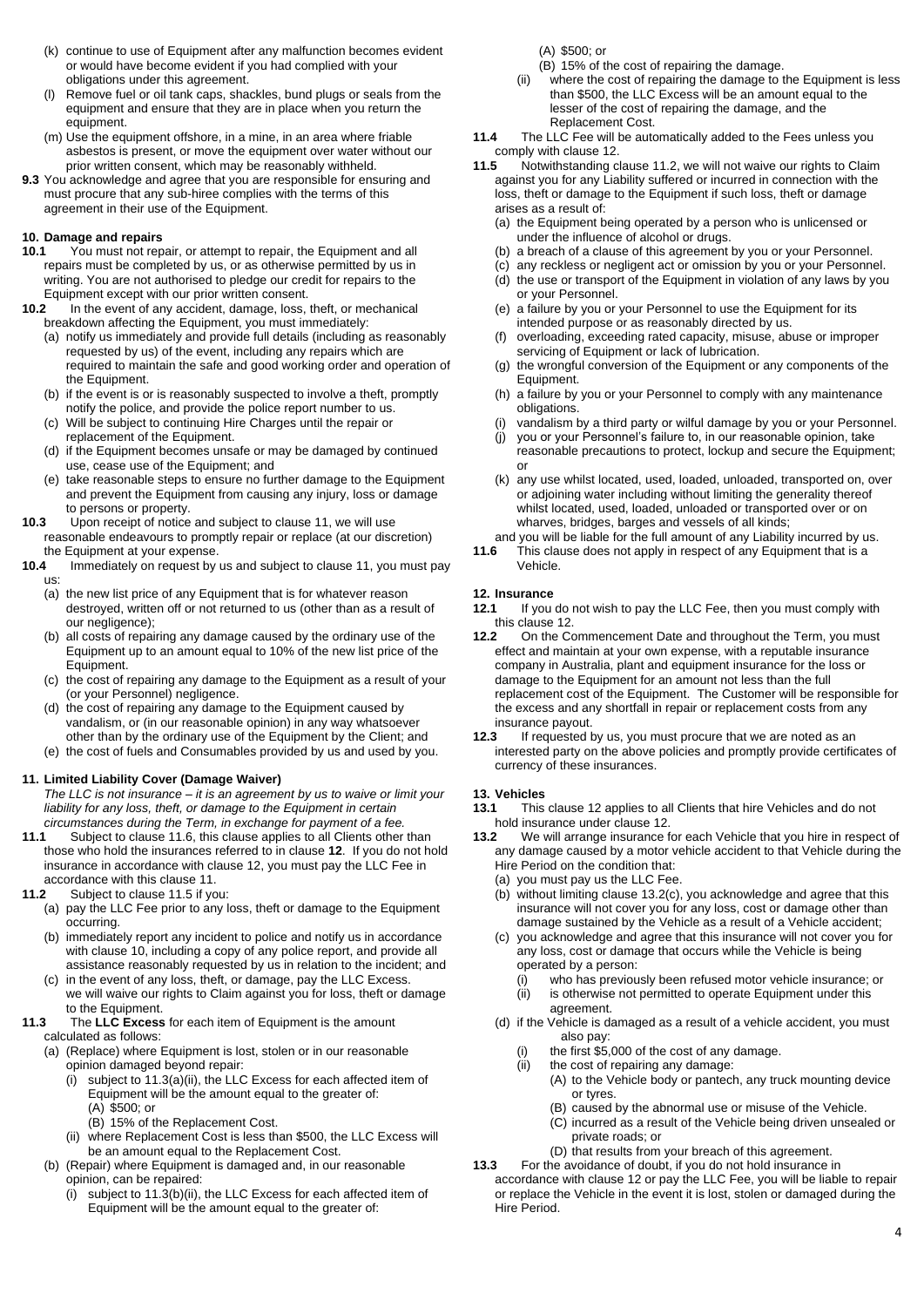# <span id="page-4-7"></span>**14. Liability and Indemnity**

- **Liability**
- <span id="page-4-2"></span>**14.1** To the extent permitted by law and except as stated in this agreement, we makes no representations and gives no warranties with respect to the Equipment or any ancillary services provided under this agreement and all legal, statutory or equitable liability, conditions or warranties of any type in relation to the Equipment are excluded.
- <span id="page-4-1"></span>**14.2** Notwithstanding clause [14.1,](#page-4-2) nothing in this agreement will limit or exclude any rights accruing to you under the *Competition and Consumer Act 2010* (Cth) including the Australian Consumer Law, nor statutes, rules or regulations from time to time in force in Australia which imply or guarantee certain conditions or warranties or impose obligations on us which conditions, warranties and obligations cannot, or cannot except to a limited extent be excluded, restricted or modified. If any such statutory provisions apply, then to the extent we are entitled to do so, our liability under those statutory provisions will be limited at our option to: (a) in the case of goods:
	- (i) the replacement of the goods or the supply of equivalent goods. (ii) the payment of the cost of replacing the goods or of acquiring equivalent goods.
	- (iii) the payment of the cost of having the goods repaired; or
	- (iv) the repair of the goods; and
	- (b) in the case of services:
		- (i) the supply of the services again; or
		- (ii) the payment of the cost of having the services supplied again.
- **14.3** Except as expressly stated otherwise in this agreement, we will not be liable to you for any Claim or Liability (including Consequential Loss) suffered or incurred by you in relation to the hiring of the Equipment under this agreement.
- **14.4** Notwithstanding anything else in this agreement and to the full extent permitted by law, our total aggregate liability to you for any Claims or Liability suffered or incurred under or connection with this agreement is limited to the amount paid by you to us for the Equipment. **Indemnity**<br>14.5 You in

You irrevocably indemnify and hold harmless us, and our Personnel against any Claims or Liability suffered or incurred as a result of or in connection with:

- (a) any breach of this agreement by you or your Personnel (or any subhiree)
- (b) any breach of law or non-compliance with any registration, licence permit, authorisation, regulation or by-law relating to the use of the Equipment.
- (c) any gross negligence, fraud or wilful misconduct by you or your Personnel with respect to the Equipment.
- <span id="page-4-3"></span>(d) a request by you for Additional Services which involves any inspection, maintenance, repairs or other dealings by us with assets or equipment owned by a third party.
- (e) us exercising any of our rights under this agreement; or
- (f) the use, operation, control, condition, maintenance, repair, or storage of the Equipment (other than fair wear and tear, as determined by us, acting reasonably).
- **14.6** Other than in respect of claus[e 14.5\(d\),](#page-4-3) you are not liable under this clause to the extent that the relevant matter was caused or contributed to by our gross negligence, fraud or wilful misconduct.

#### **15. Termination**

- <span id="page-4-4"></span>**15.1** We may terminate this agreement at any time on 30 days written notice to you. If we terminate under this claus[e 15.1,](#page-4-4) we will refund you
- any Fees paid in respect of the period after termination.<br>**15.2** We may terminate this agreement at any time with **15.2** We may terminate this agreement at any time with immediate effect by written notice to you, if:
	- (a) you fail to comply with a fundamental provision of this agreement.
	- (b) you are in breach of any other provision of this agreement and that breach is not remedied within seven Business Days of receipt of notice from us.
	- (c) an order is made, or proceedings are taken for your winding up.
	- (d) you become insolvent or a receiver, manager, provisional liquidator, or administrator/s is appointed or takes possession of the whole or a substantial part of your assets; or
- (e) if you are an individual, you are declared bankrupt.<br>15.3 On termination of this agreement by us you must
- **15.3** On termination of this agreement by us, you must:
- <span id="page-4-5"></span>(a) immediately return the Equipment to us in accordance with clause [7;](#page-2-2) (b) if you fail to comply with subclaus[e \(a\)](#page-4-5) above:
	- (i) pay to us on demand an amount equal to the replacement value of the Equipment; and
	- (ii) pay to us on demand an amount equal to the current value of the Equipment Hire Charges payable during the Hire Period (assuming a rate of usage the same as that prior to termination).
	- (c) On termination of this agreement, we may enter the Site or any other premises on which the Equipment is located and take possession of

the Equipment at your cost and risk. You must advise us where the equipment is located.

- (d) Termination of this agreement by us is without prejudice to any other right or remedy which we might have.
- (e) The fundamental provisions of this agreement include clause[s 5,](#page-1-4) [7,](#page-2-2) [9,](#page-2-6) [10](#page-3-0) and [12.](#page-3-4)

#### <span id="page-4-6"></span>**16. Dispute Resolution**

- **16.1** If any dispute arises in relation to this agreement, no party may commence any court or arbitration proceedings, including disputes which arise under this clause [16,](#page-4-6) unless and until the parties have complied with the procedures set out in this claus[e 16,](#page-4-6) except where a party seeks urgent interlocutory relief.<br>16.2 If any dispute arises
- **16.2** If any dispute arises in relation to this Agreement, including in relation to its interpretation or any aspect of its performance, a party may give written Notice of dispute (**Notice of Dispute**) to the other parties which states that a dispute has arisen, specifies the nature of the dispute and requests that a meeting of the authorised representative of each party be held within 10 working days.
- **16.3** If a party receives a Notice of Dispute, that party must cause an authorised representative to attend a meeting and each party must use their best endeavours to reach a resolution to the dispute.
- **16.4** If, within 10 Business Days of the meeting (or such further period as agreed in writing by them), the parties do not agree as to a resolution to the dispute, then any party may commence court proceedings to resolve the dispute.

## **17. Privacy**

- **17.1** You acknowledge and agree that we may collect, use, and disclose Personal Information:
	- (a) from you and your Personnel, including but not limited to name and address, driver's licence details, credit card details, date of birth and business history.
	- (b) about your credit worthiness, or for the purpose of obtaining and maintaining credit information file about you or collecting overdue payments.

and warrant that, to the extent you provide Personal Information about a third party, that you have the requisite consent or authority to provide that information.

**17.2** We will manage any Personal Information we collect in accordance with the *Privacy Act 1988* (Cth) and our Privacy Policy and our Credit Information Policy.

## <span id="page-4-0"></span>**18. Guarantee**

- **18.1** This clause applies to any Guarantor entering into this agreement.<br>**18.2** The parties acknowledge and agree that:
- The parties acknowledge and agree that:
	- (a) PremiAir has entered into this agreement at the request of the Client. (b) the Guarantor will derive a benefit (direct or indirect) by the
	- performance of PremiAir of its obligations under this agreement; and (c) PremiAir would not have entered into this agreement without the Guarantor having given the guarantee under this clause [18.](#page-4-0)
- **18.3** The Guarantor(s) unconditionally guarantees to PremiAir the due and punctual performance by the Client of its obligations under this agreement, including the payment of all monies under this agreement from time to time. The Guarantor must promptly pay an amount equal to the amount of any Liability suffered or incurred by PremiAir due to the
- Client's breach or failure to comply with this agreement.<br>**18.4** PremiAir may enforce this quarantee without first e **18.4** PremiAir may enforce this guarantee without first enforcing against the Client. If the Guarantor comprises more than one person, each of them is liable under the guarantee jointly with any one or more of the others and separately on its own and PremiAir may proceed against any or all of them in its discretion.
- **18.5** This guarantee is a continuing and irrevocable guarantee that applies to this agreement as varied or replaced and continues in force until discharged.

#### **19. Payment Claim**

Nothing in this agreement is intended to have the effect of contracting out of, and we reserve our right to exercise our rights under the *Building and Construction Industry Security of Payment Act 1999* (NSW), the *Building and Construction Industry Payments Act 2004* (QLD) and any equivalent applicable legislation where the Site is located GST<br>**19.1** Unless otherwise specified all amounts payable

**19.1** Unless otherwise specified, all amounts payable under this agreement are exclusive of GST and must be calculated without regard to GST. If a supply made under this agreement is a taxable supply, the recipient of that taxable supply (**Recipient**) must, in addition to any other consideration, pay to the party making the taxable supply (**Supplier**) the amount of GST with respect to the supply.

# **20. PPS**

**20.1 In this clause, the terms** *proceeds***,** *Security Interest* **and** *PPS Lease* **have the meanings given to those expressions in the PPSA.**